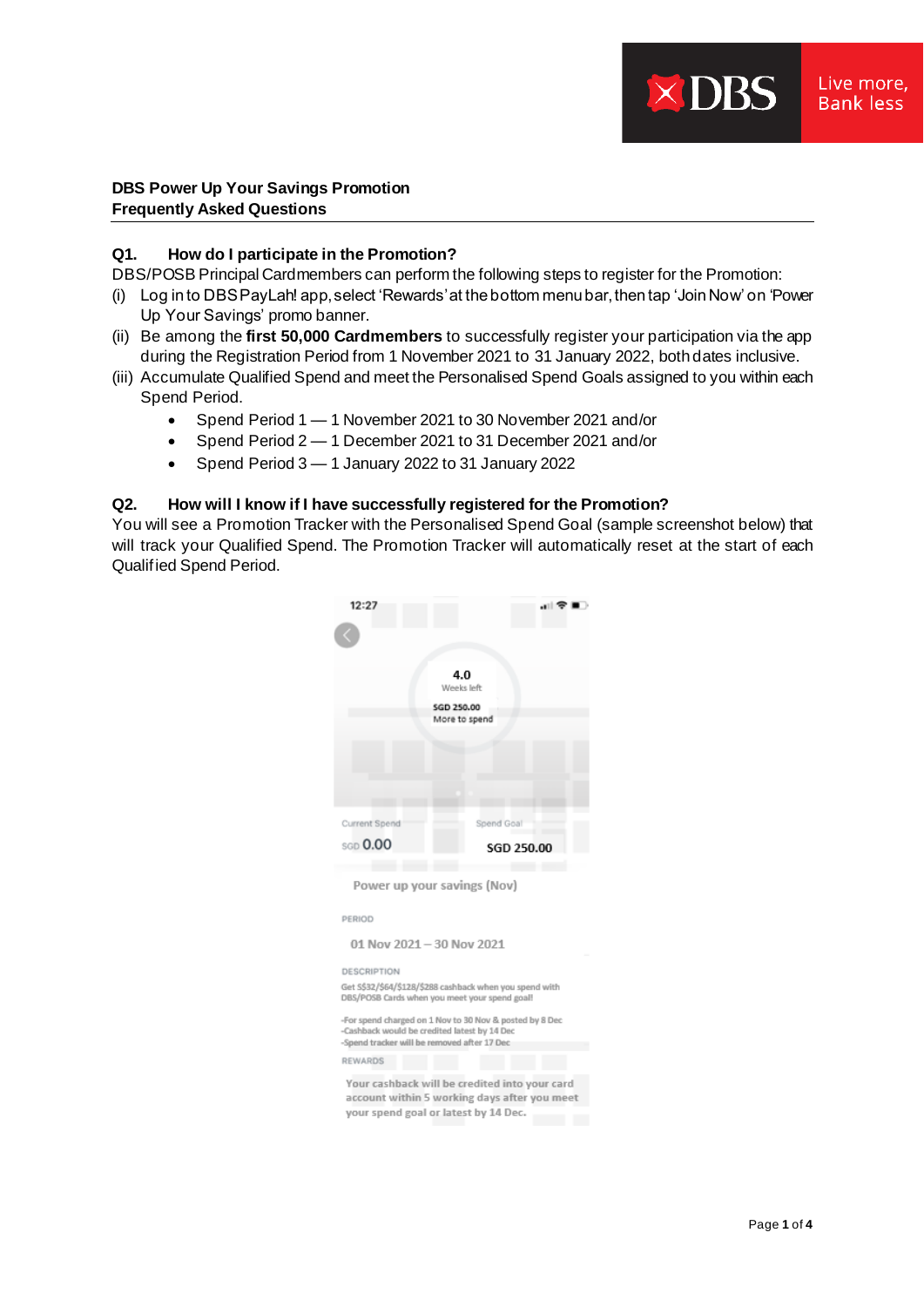### **Q3. How is my Personalised Spend Goal determined?**

The Personalised Spend Goal is set based on Cardmember's average monthly spend made between the months of July 2021 and September 2021.

#### **Q4. Can I change my assigned Spend Goal?**

No. The Personalised Spend Goal assigned cannot be changed. The amount is set based on criteria such as your personal spend pattern in this case.

### **Q5. If the Personalised Spend Goal assigned to me is the highest tier but I have already hit the spend for the second highest tier, will I be rewarded for spending the amount assigned to the second highest tier?**

No. Everyone is assigned a tier and will *only* receive the reward if they achieve their own assigned Spend Goal.

### **Q6. The campaign period is from 1 November 2021 to 31 January 2022. If I have registered in November 2021, do I need to register again in December 2021 and January 2022?**

You will only be required to register once to participate throughout the different Spend Periods within the campaign. As such, if you registered in November 2021, you will automatically be enrolled for participation in the subsequent Spend Periods within the same campaign.

### **Q7. I registered for the campaign on 10 November 2021. Will my purchases made between 1 November 2021 and 9 November 2021 be counted towards the Qualified Spend?**

Only the spend that you make after a successful registration will be considered as Qualified Spend towards the Promotion. All transactions made before the date that you have registered will not be considered even if they are made within the campaign period. See illustration below:



Successful Registration 10 November 2021

#### **Q8. How will I know if I have met the minimum Qualified Spend?**

You may track your accumulated Qualified Spend through the Promotion Tracker in DBS Paylah! app. The Promotion Tracker will be updated within 3 working days after the Qualified Spend amount is posted and appears in "History" under the "My Cards" section in the app.

To access your Promotion Tracker, kindly log in to DBS PayLah! app, tap on "Rewards" at the bottom menu bar, then tap on

- 'Power Up Your Savings (Nov)' promo banner or
- 'Power Up Your Savings (Dec)' promo banner or
- 'Power Up Your Savings (Jan)' promo banner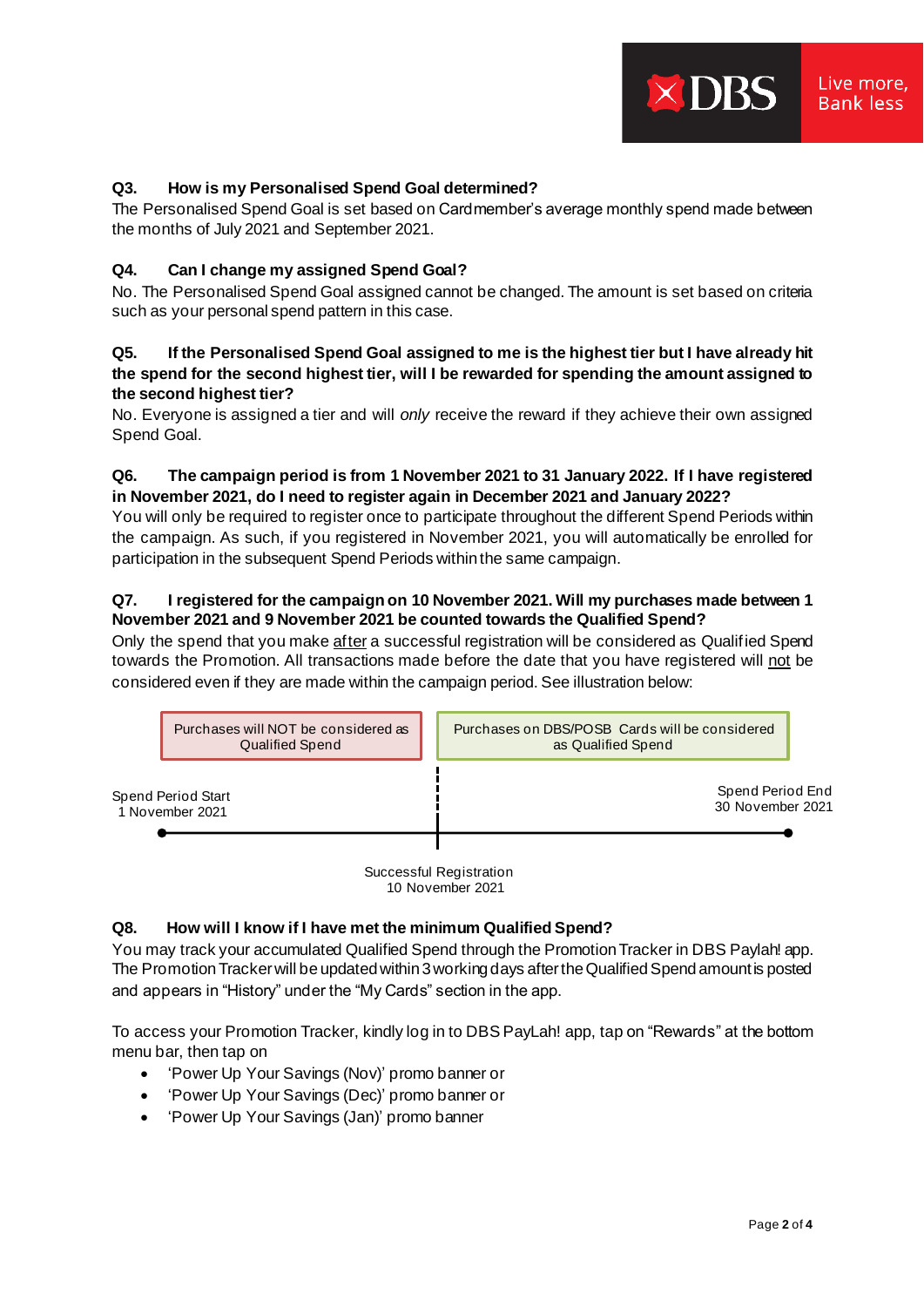**DBS** 

You will also receive push notifications on DBS PayLah! app when you hit 50% and 100% of your Spend Goal. To receive notifications on DBS PayLah! app, kindly enable 'Allow Notifications' in Mobile Settings.

# **Q9. How can I find the Promotion Tracker on DBS PayLah! app?**

Log in to DBS PayLah! app, select 'Rewards' at the bottom menu bar, then tap on 'Power Up Your Savings' promo banner to view the Promotion and your spend progress. The Promotion Tracker will be removed from DBS PayLah! App on the 17<sup>th</sup> calendar day after each Spend Period:

- Promotion Tracker for Spend Period 1 removed by 17 December 2021
- Promotion Tracker for Spend Period 2 removed by 17 January 2022
- Promotion Tracker for Spend Period 3 removed by 17 February 2022

# **Q10. My Personalised Spend Goal is S\$800 and I have made a transaction that is S\$1,000. Why is push notification not sent to me?**

The push notification will be triggered to you via DBS PayLah! app within 3 workings days once your Promotion Tracker shows that the accumulated Qualified Spend has hit 100% of your Spend Goal.. You will need to have enabled 'Allow Notifications' in Mobile Setting within DBS Paylah! app.

# **Q11. I purchased an expensive item but made payment via Instalment Payment Plan (IPP). Will this transaction be a Qualified Spend?**

IPP transactions are excluded from the Qualified Spend. The full list of exclusions can be found under Clause 5 of the Promotional Terms & Conditions.

| <b>Your Spend</b>                                                                             | <b>Spend</b><br>Amount | <b>Remark</b>          |
|-----------------------------------------------------------------------------------------------|------------------------|------------------------|
| Accommodations eg. agoda.com, expedia.com                                                     | S\$600                 | <b>Qualified Spend</b> |
| Flight tickets. eg Singapore Airlines, Trip.com                                               | S\$300                 | Qualified Spend        |
| Movie tickets (online and offline purchase)                                                   | S\$50                  | <b>Qualified Spend</b> |
| Online Shopping eg. Lazada, Shopee, ZALORA app                                                | S\$150                 | <b>Qualified Spend</b> |
| Transport rides booked via GOJEK/Grab mobile app                                              | S\$30                  | <b>Qualified Spend</b> |
| Grocery & food delivery orders eg. Deliveroo,<br>foodpanda, GrabFood, NTUC FairPrice, RedMart | S\$50                  | <b>Qualified Spend</b> |
| Retail shopping in stores                                                                     | S\$600                 | <b>Qualified Spend</b> |
| Dine at restaurants                                                                           | S\$50                  | <b>Qualified Spend</b> |
| InstaRewards redemption with DBS Points/Daily\$                                               | S\$80                  | Not a Qualified Spend  |
| Top-up of EZ-link card                                                                        | S\$50                  | Not a Qualified Spend  |
| Payment to SmoovPay/MoneySend, Skrill.com                                                     | S\$50                  | Not a Qualified Spend  |
| Payment via AXS Station/AXS e-Station/AXS m-<br>Station                                       | S\$500                 | Not a Qualified Spend  |
| Any payment to M1/ Singtel/ Starhub (i.e. handset<br>and renewal of contract, bill payments)  | S\$1,200               | Not a Qualified Spend  |
| IPP transaction eg. sgbuy.com                                                                 | S\$1500                | Not a Qualified Spend  |

An illustration of Qualified Spend made during Promotion Period: